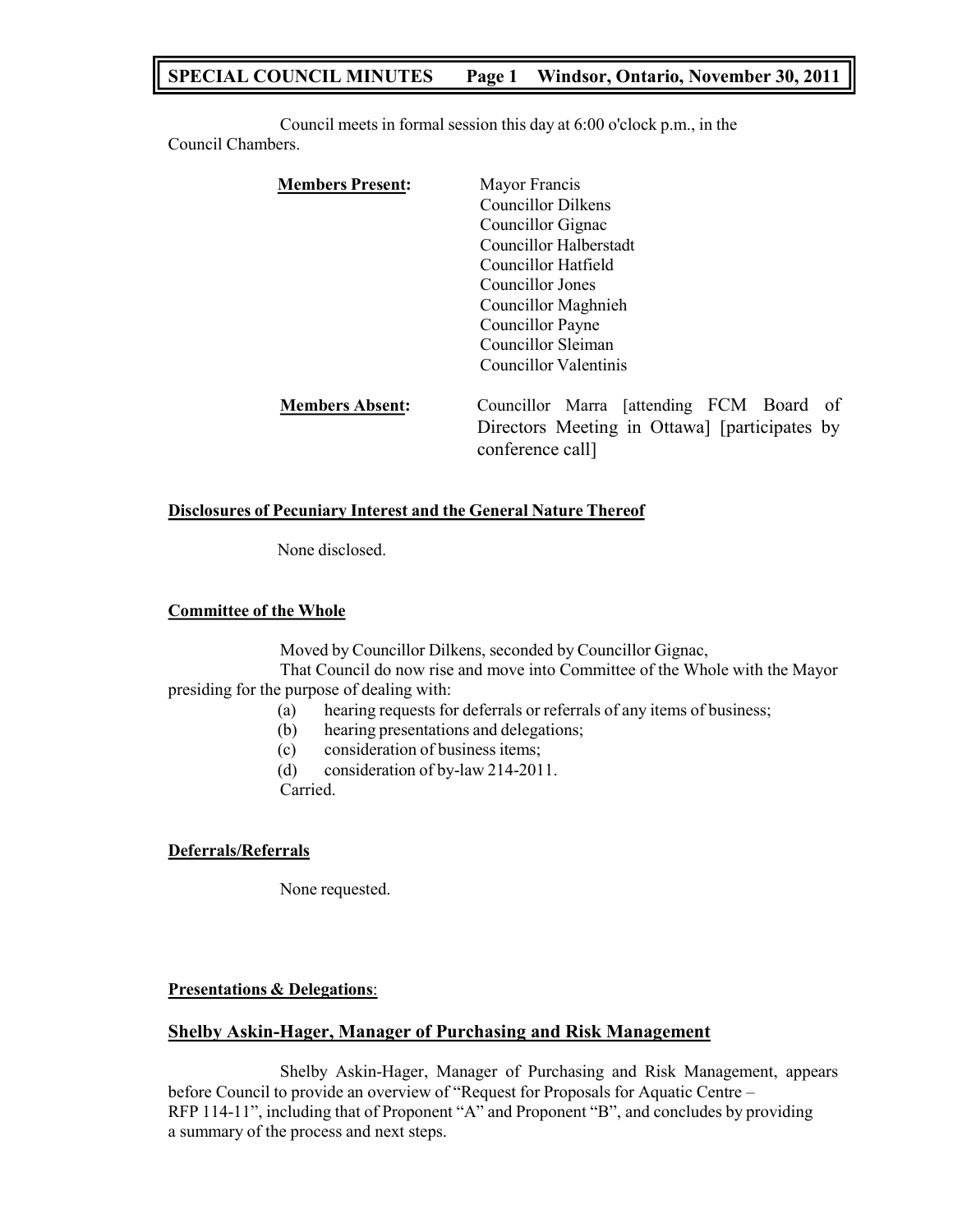# **SPECIAL COUNCIL MINUTES Page 2 Windsor, Ontario, November 30, 2011**

### **Regular Business Items**

#### **Item 1 RFP 114-11 – Family Aquatic Complex, Council Review of Shortlisted Designs**

**Clerk's Note**: For final resolution please see Item #2

# **Item 2 RFP 114-11 – Family Aquatic Complex, Council Review of Shortlisted Designs - Supplementary Report**

Moved by Councillor Dilkens, seconded by Councillor Jones,

**M342-2011** That Council **REVIEW** the Proposals presented by Administration in observance of the provisions of RFP 114-11; and

That Council **NAME** both Proponent "A" and Proponent "B" ( both of the shortlisted Eligible Proponents) to be Preferred Proponents as defined by RFP 114-11, thereby allowing the Preferred Proponents to advance to the opening of the cost envelopes.

Carried.

Moved by Councillor Dilkens, seconded by Councillor Gignac, **M343-2011** That Council **APPROVE** the Recommended Innovation as defined by RFP 114-11, thereby allowing the Recommended Innovation to advance to the opening of the innovation pricing.

Carried.

SR/11026

#### **By-law**

Moved by Councillor Dilkens, seconded by Councillor Gignac, That the following By-law No. 214-2011 be introduced and read a first and second time:

214-2011 "A BY-LAW TO CONFIRM THE PROCEEDINGS OF THE COUNCIL OF THE CORPORATION OF THE CITY OF WINDSOR AT ITS MEETING HELD ON THE THIRTIETH DAY OF NOVEMBER, 2011"

Carried.

Moved by Councillor Halberstadt, seconded by Councillor Hatfield, That the Committee of the Whole does now rise and report to Council respecting the business items considered by the Committee.

1) business items listed on the Agenda as amended;

2) by-law given first and second readings (as presented). Carried.